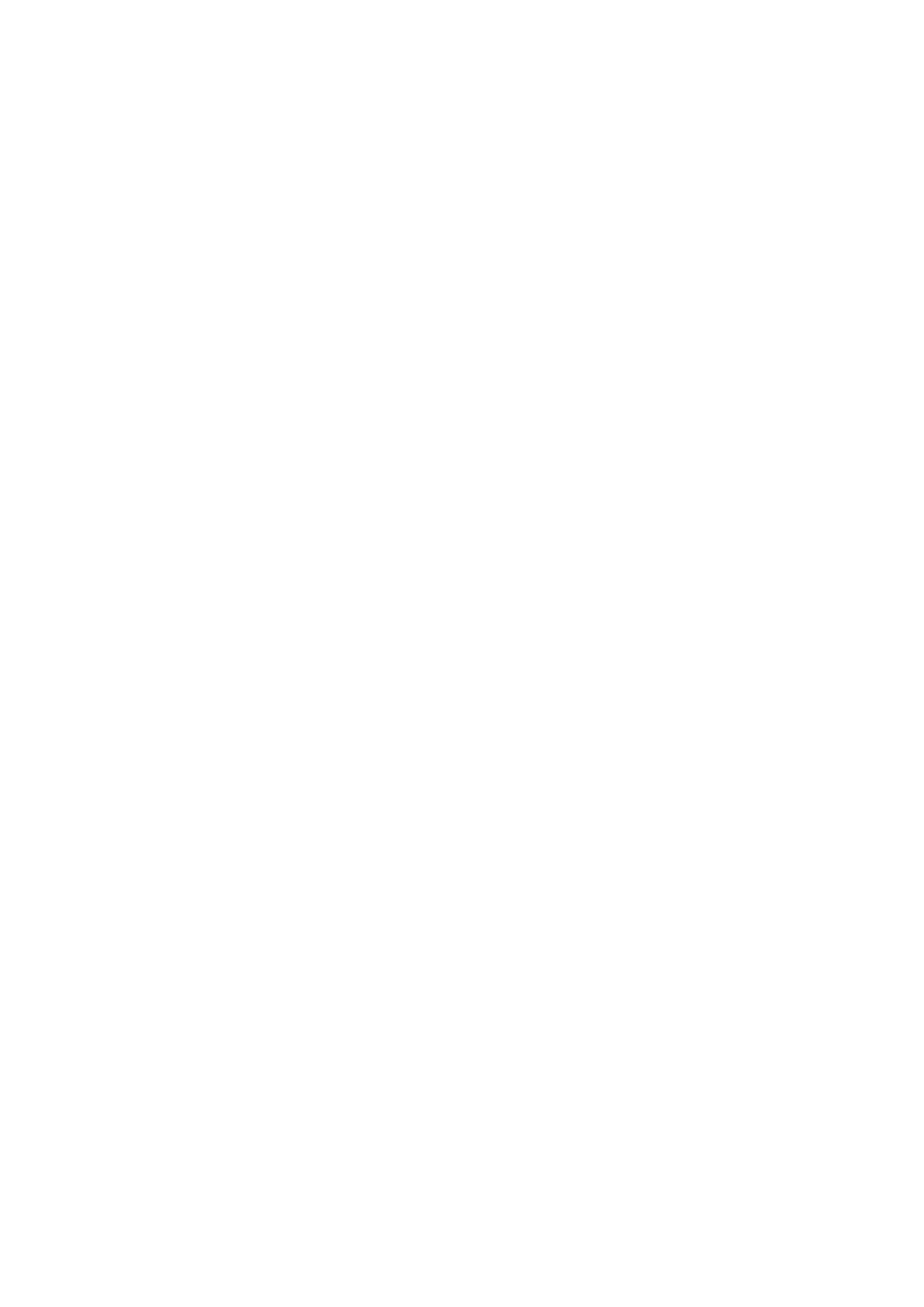Document code: DPD01899A Date: 20.9.2016

### INDEX

| 1. |                   | General                                                                                                                                                           | 2                |
|----|-------------------|-------------------------------------------------------------------------------------------------------------------------------------------------------------------|------------------|
| 2. | 2.1<br>2.2<br>2.3 | <b>Vacon Flange Mounting Kit contents</b><br>FR4 (Type designation code: THR-FR4)<br>FR5 (Type designation code: THR-FR5)<br>FR6 (Type designation code: THR-FR6) | 3<br>3<br>4<br>4 |
| 3. |                   | <b>Installation</b>                                                                                                                                               | 5                |
| 4. |                   | Information sticker                                                                                                                                               | 8                |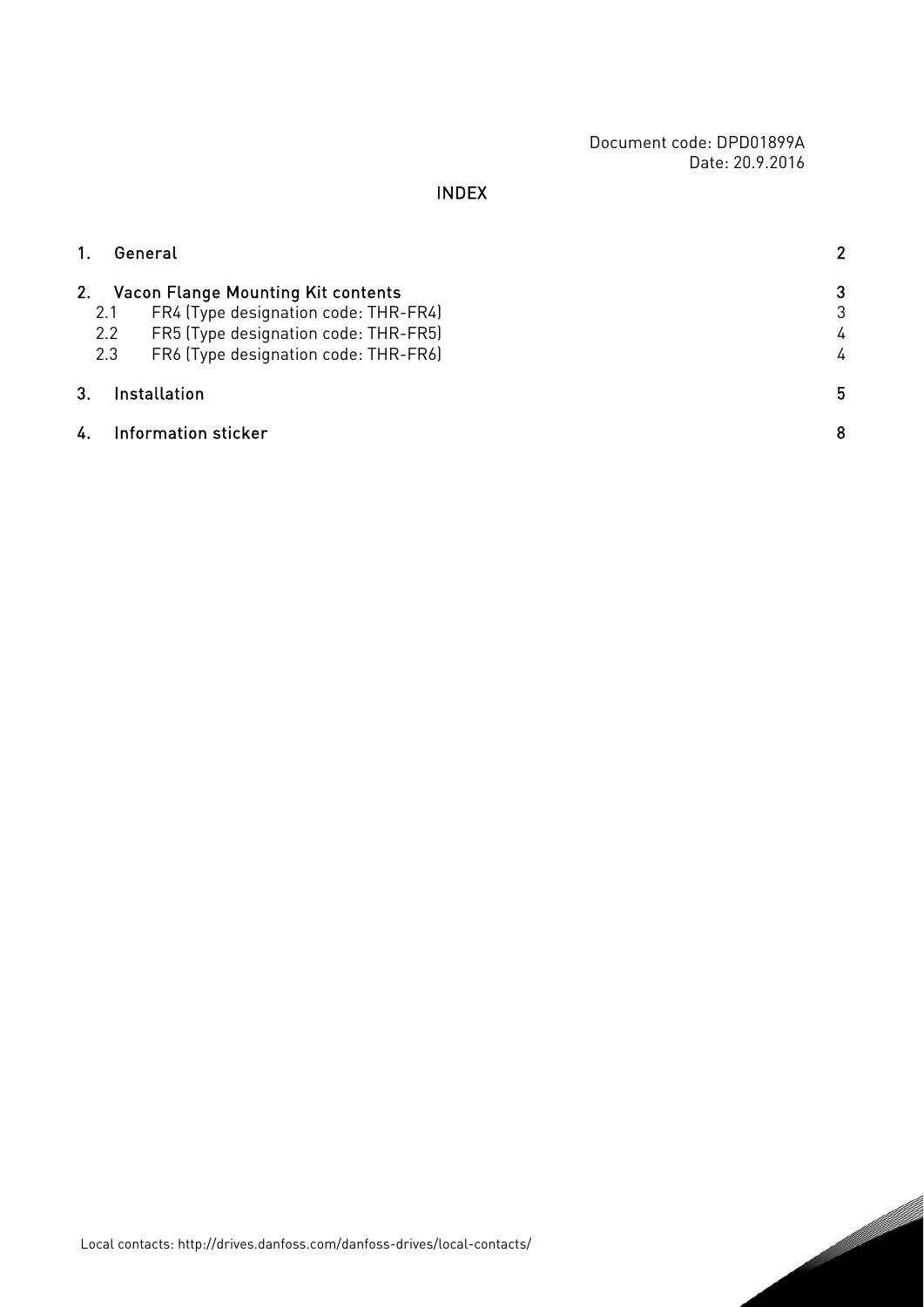#### <span id="page-3-0"></span>1. General

Using the Vacon Flange Mounting Kit, you can mount your Vacon NX AC drive through the cabinet wall so that the control unit of the drive remains inside the cabinet.

The correct installation of the Flange Mounting Kit affects the IP protection class of the AC drive. After the installation, the control unit is protected according to IP21 and the power unit according to IP54 (unless the AC drive was originally IP21-protected). See figure below.



According to standard IEC 60529 (EN 60529), the IP54 AC drive enclosure provides protection against dust and water sprayed from all directions. Limited ingress of both is permitted.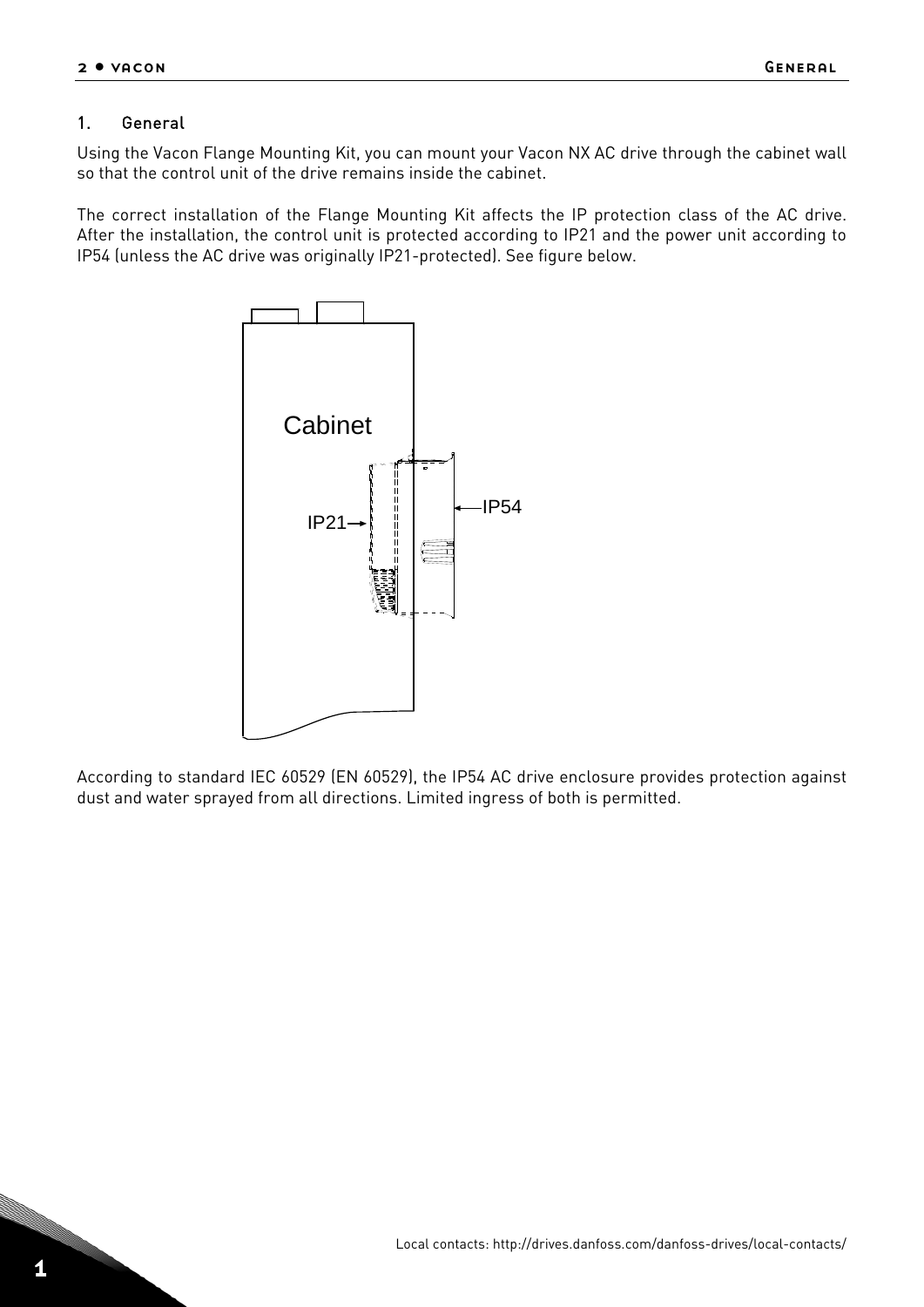#### <span id="page-4-0"></span>2. Vacon Flange Mounting Kit contents

The contents of the Flange Mounting Kits for different frames are shown in the following pictures.

2.1 FR4 (Type designation code: THR-FR4)



- Flange, top
- Screws (4\*16)
- Flange, bottom Fan & protection plate
- Screws (4\*10) Sealing tape
- Plastic sealing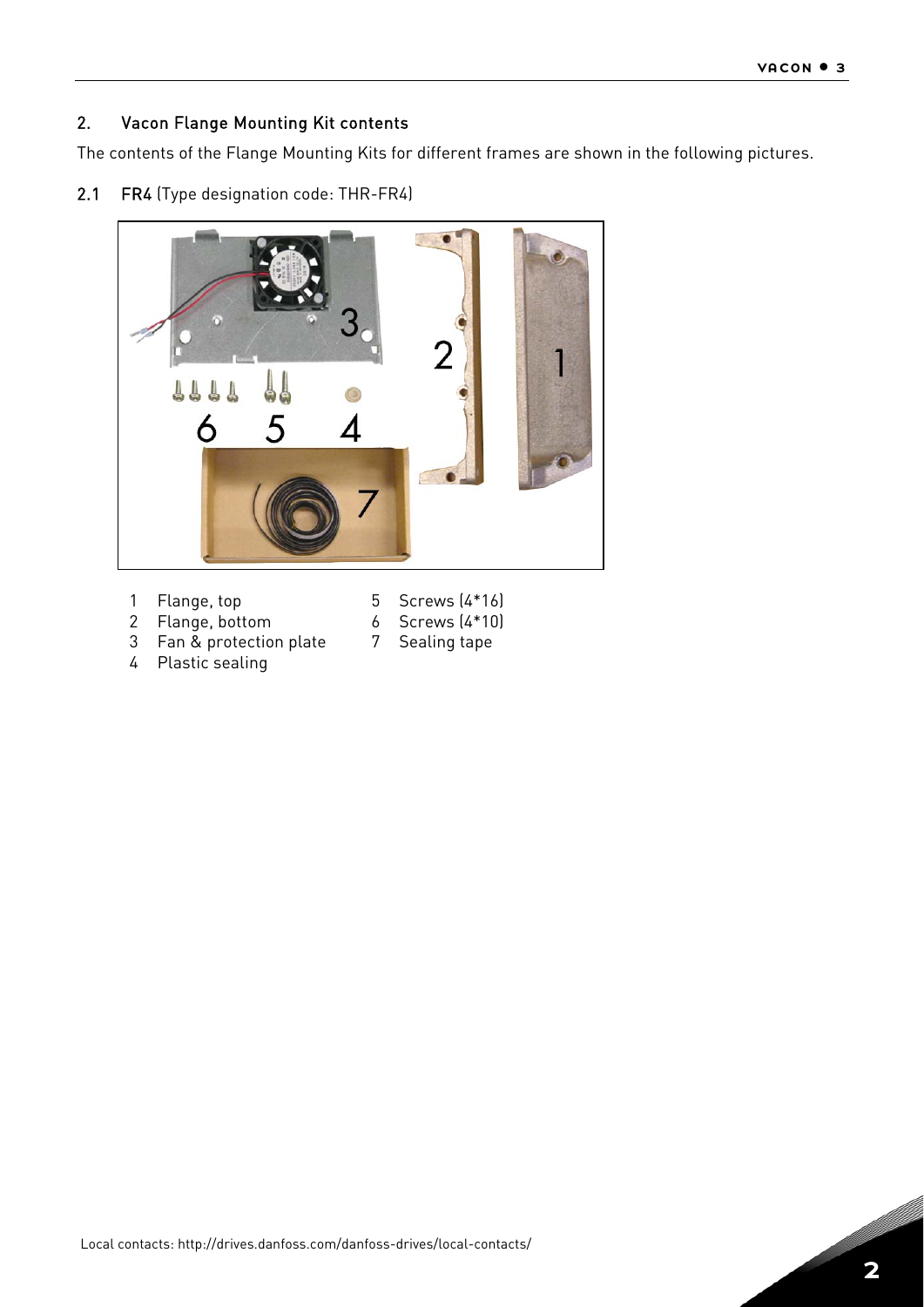<span id="page-5-0"></span>

- 2.2 FR5 (Type designation code: THR-FR5)
	- Flange, top
	- Flange, bottom
- Screws (4\*16)
- Rubber sealing
- Fan & protection plate Sealing tape

## 2.3 FR6 (Type designation code: THR-FR6)



- Flange, top
- Flange, bottom
	-
- Screws (6\*12)
- Fan
- Rubber sealings
- Cable ties
- 
- Adhesive backed mounts
- Sealing tape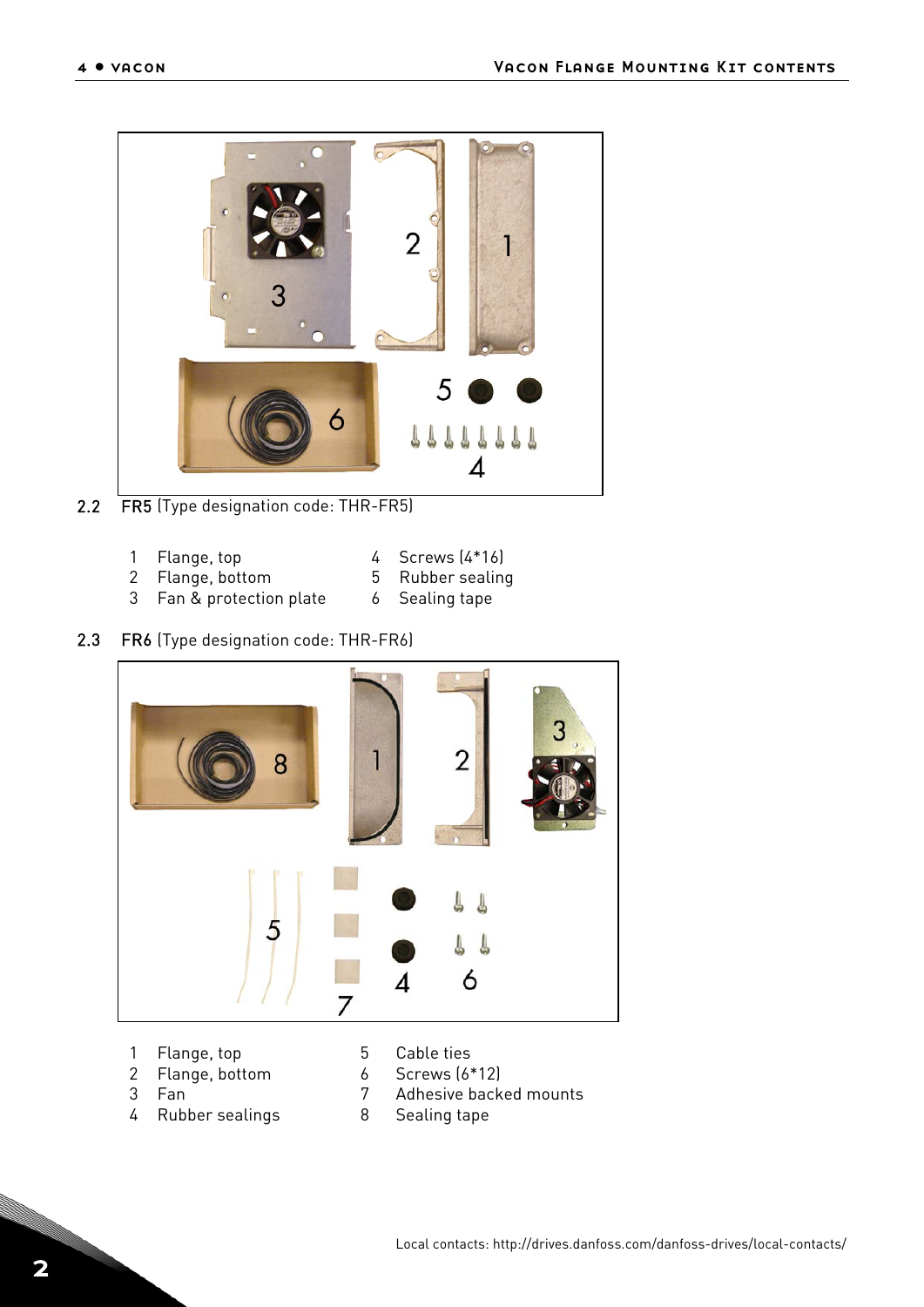### <span id="page-6-0"></span>3. Installation

These instructions guide you through the installation of the Flange Mounting Kit that you have purchased for your FR4, FR5 or FR6 size AC drive. Please note the white triangles in the lower left corners of the installation pictures. They designate the frame(s) the picture applies to. If no triangles exist, the step is applicable to all frames.

<span id="page-6-1"></span>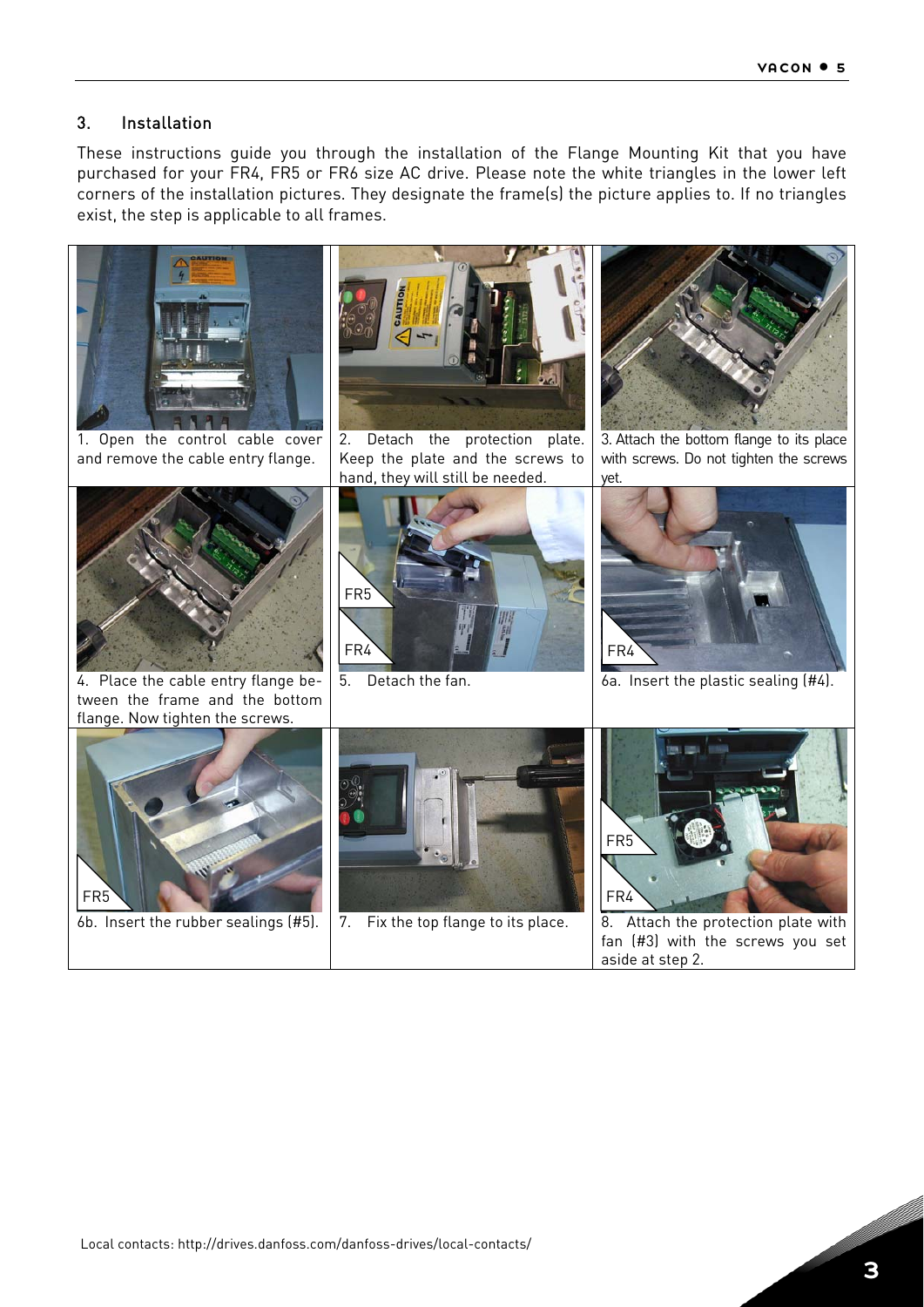

9. Detach the grounding rack from the protection plate you removed at step [2](#page-6-1) and fix it to the plate with fan using the screws from the old rack.

<span id="page-7-0"></span>

11. Seal the air inlets with the rubber sealings (#4). Leave the opening uncovered.



10a. Remove the plastic cover of the AC drive and open the small lid on the power unit cover. Leave the opening uncovered.



12. Fix the lid with fan (#3) on the power unit cover using the screws set aside at step [10b](#page-7-0).



10b. Remove the plastic cover of the AC drive and open the small lid on the power unit cover. Set the screws aside for later use.



13. Carefully re-install the fan ensuring that the connector clip fits accurately. Do not slam, do not force!



14. Attach the adhesive-backed mounts (#7) as shown in the picture and use the ties (#5) to fix the cables on the power unit.

Continues on next page



15. Connect the fan cables to terminals #6 (red) and #7 (black) of the basic I/O board (NXOPTA1 or NXOPTA8)[\\*](#page-7-1)

j

<span id="page-7-1"></span>Or any other free 24Vout terminal on your available I/O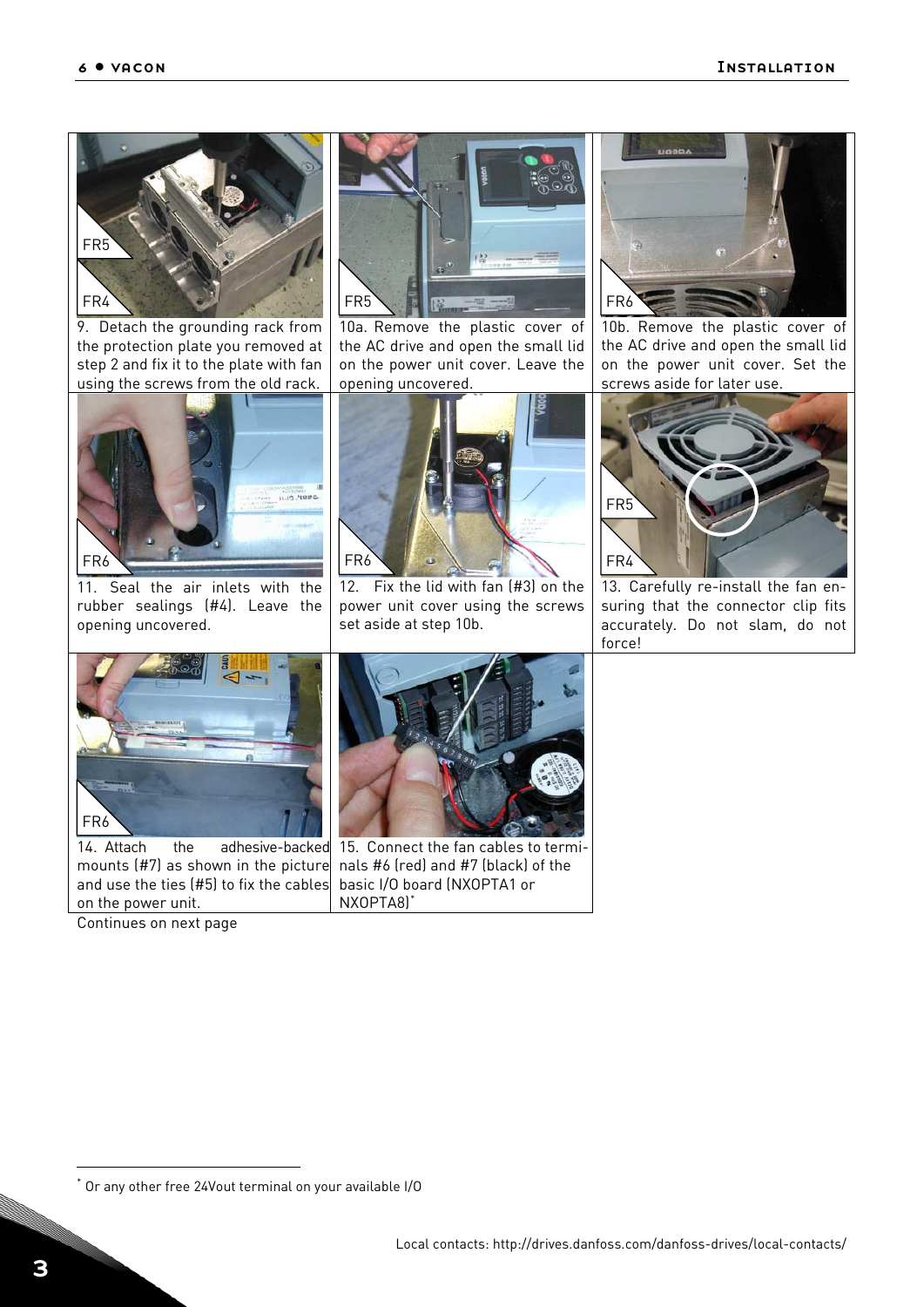16. Apply the sealing tape attached around the opening along the edge. Place the tape so that it runs inside the screw holes.

The kit contains a greater amount of tape than what you might need. Only use such an amount of tape required by the dimensions of the opening. See [Figure 1](#page-8-0).

17. Fit the AC drive in the opening.

NOTE: The AC drive will not fit in the opening in a straight position. Tip the converter positioning the lower end first in the opening. See [Figures 2](#page-8-1) and 3.



Figure 1.

<span id="page-8-0"></span>



<span id="page-8-1"></span>Figures 2 and 3.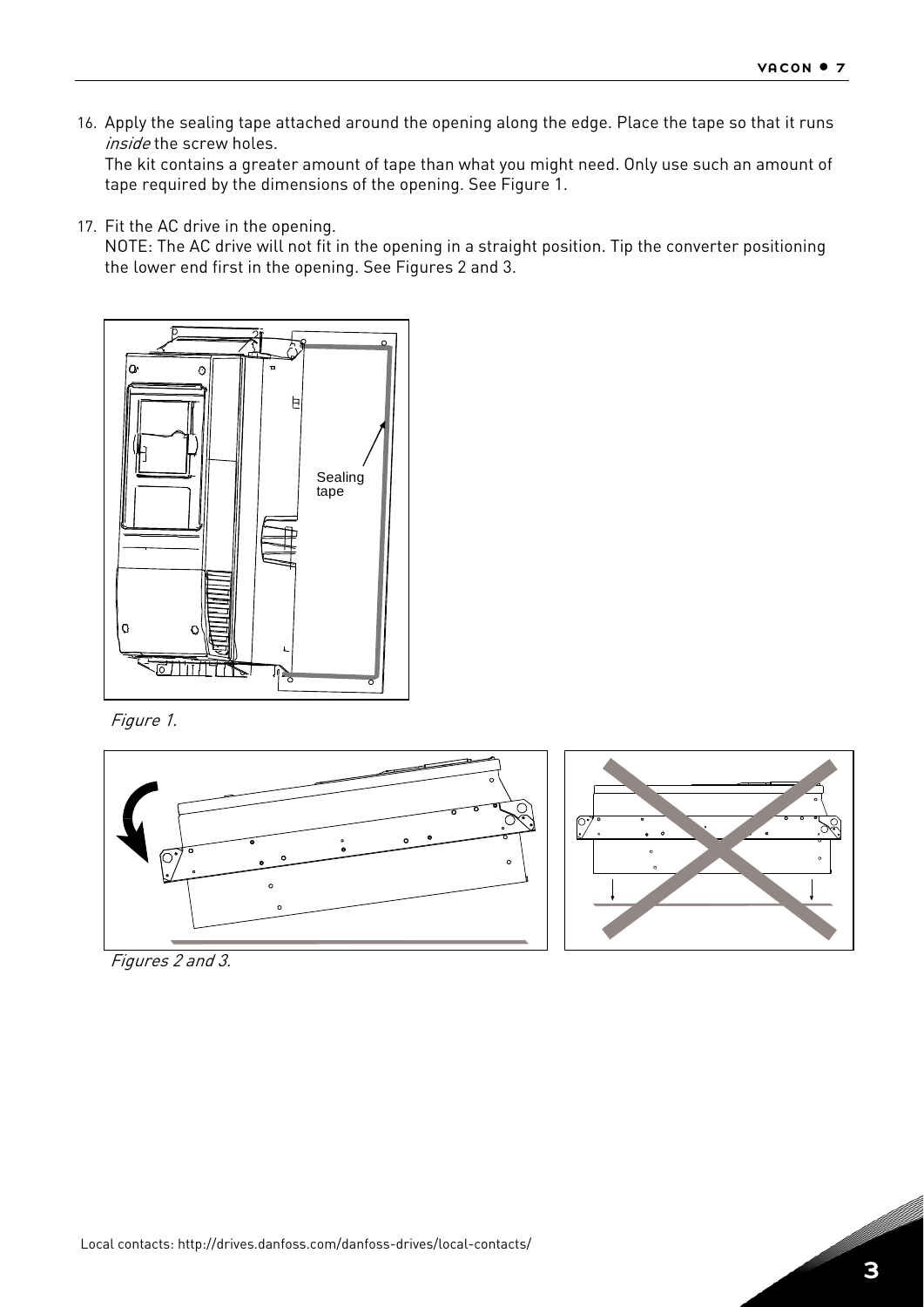#### <span id="page-9-0"></span>4. Information sticker

Each Flange Mounting Kit delivered by the factory includes a sticker (shown below).

Please check *IP54/Collar* (1) and mark the installation date (2) on the sticker. Finally, attach the sticker on the drive.

| Drive modified:                                                                       |  |  |
|---------------------------------------------------------------------------------------|--|--|
| $\Box$ Option board:<br>NXOPT<br>in slot:<br>A B C D<br>IP54 upgrade/ Collar<br>Date: |  |  |
| EMC level modified: H to T/ T to H Date:                                              |  |  |